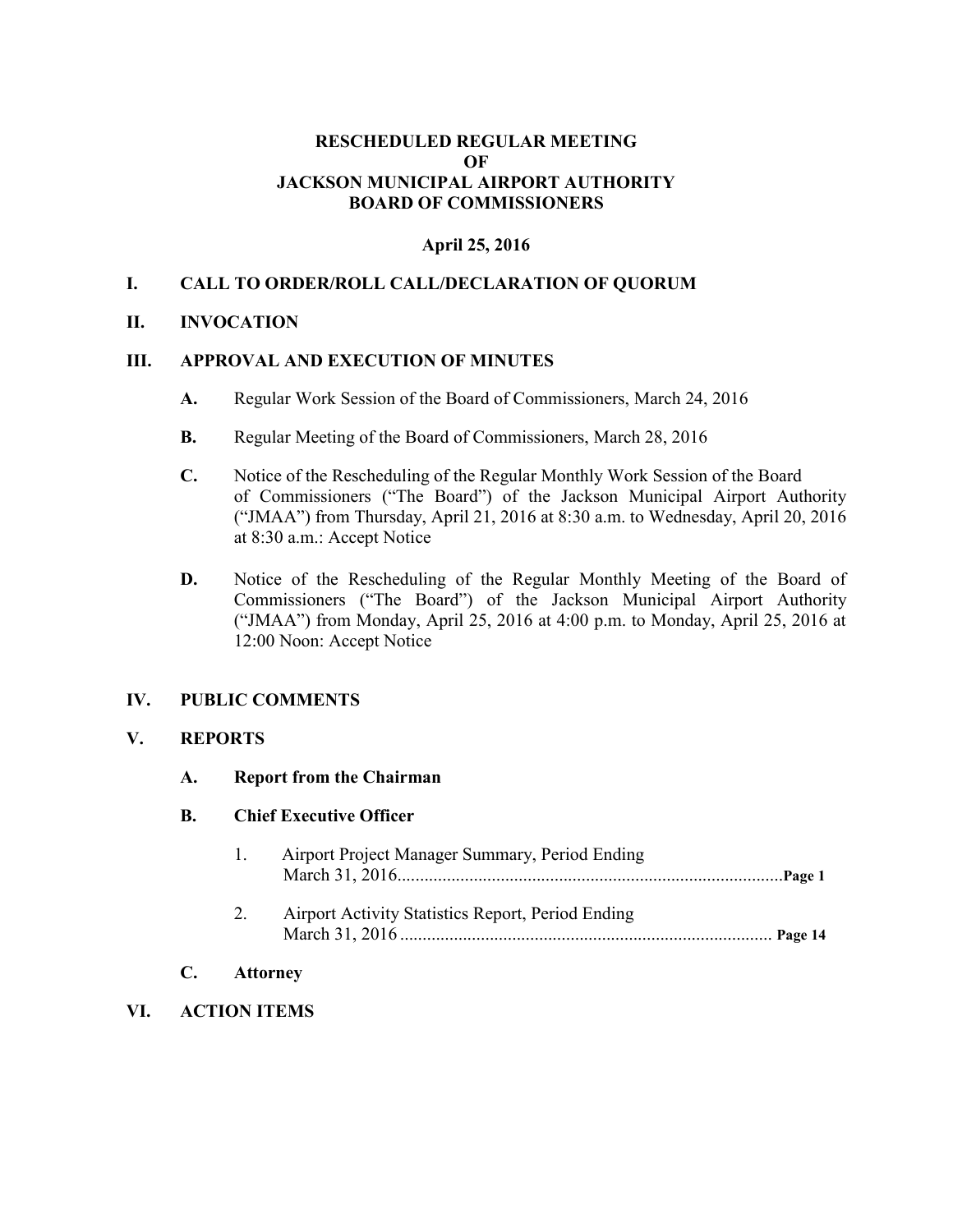## **A. Financial Matters**

| 1.                        | Financial Reports for March 2016:                                                                                                     |  |  |
|---------------------------|---------------------------------------------------------------------------------------------------------------------------------------|--|--|
|                           | (a)                                                                                                                                   |  |  |
|                           | (b)                                                                                                                                   |  |  |
|                           | (c)                                                                                                                                   |  |  |
|                           | (d)                                                                                                                                   |  |  |
| 2.                        | Early Issues                                                                                                                          |  |  |
| <b>Service Agreements</b> |                                                                                                                                       |  |  |
| 1.                        | Financial Advisory Services, JMAA: Authorize Agreement (Frasca &                                                                      |  |  |
| 2.                        | Landscaping Maintenance Services, JAN: Authorize Agreement                                                                            |  |  |
| 3 <sub>1</sub>            | Interior Plant Service, JAN: Authorize Agreement (Rushingreen, Inc.                                                                   |  |  |
| 4.                        | Solid Waste Disposal and Recycling Services, JAN and HKS: Authorize<br>Agreement (BFI Waste Services, LLC d.b.a. Republic Services of |  |  |
| 5.                        | Comprehensive Classification and Compensation Study, JMAA:                                                                            |  |  |
|                           | <b>Construction Projects</b>                                                                                                          |  |  |
| 1.                        | JMAA Project No. 006-16, South Apron Rehabilitation, HKS: Authorize                                                                   |  |  |
| 2.                        | Concessions and Facility Improvements, JAN: Authorize Solicitation for                                                                |  |  |
| <b>Procurements</b>       |                                                                                                                                       |  |  |
| 1.                        | Public Safety Replacement Vehicles, JAN: Authorize Purchase of New                                                                    |  |  |
| 2.                        |                                                                                                                                       |  |  |
|                           |                                                                                                                                       |  |  |